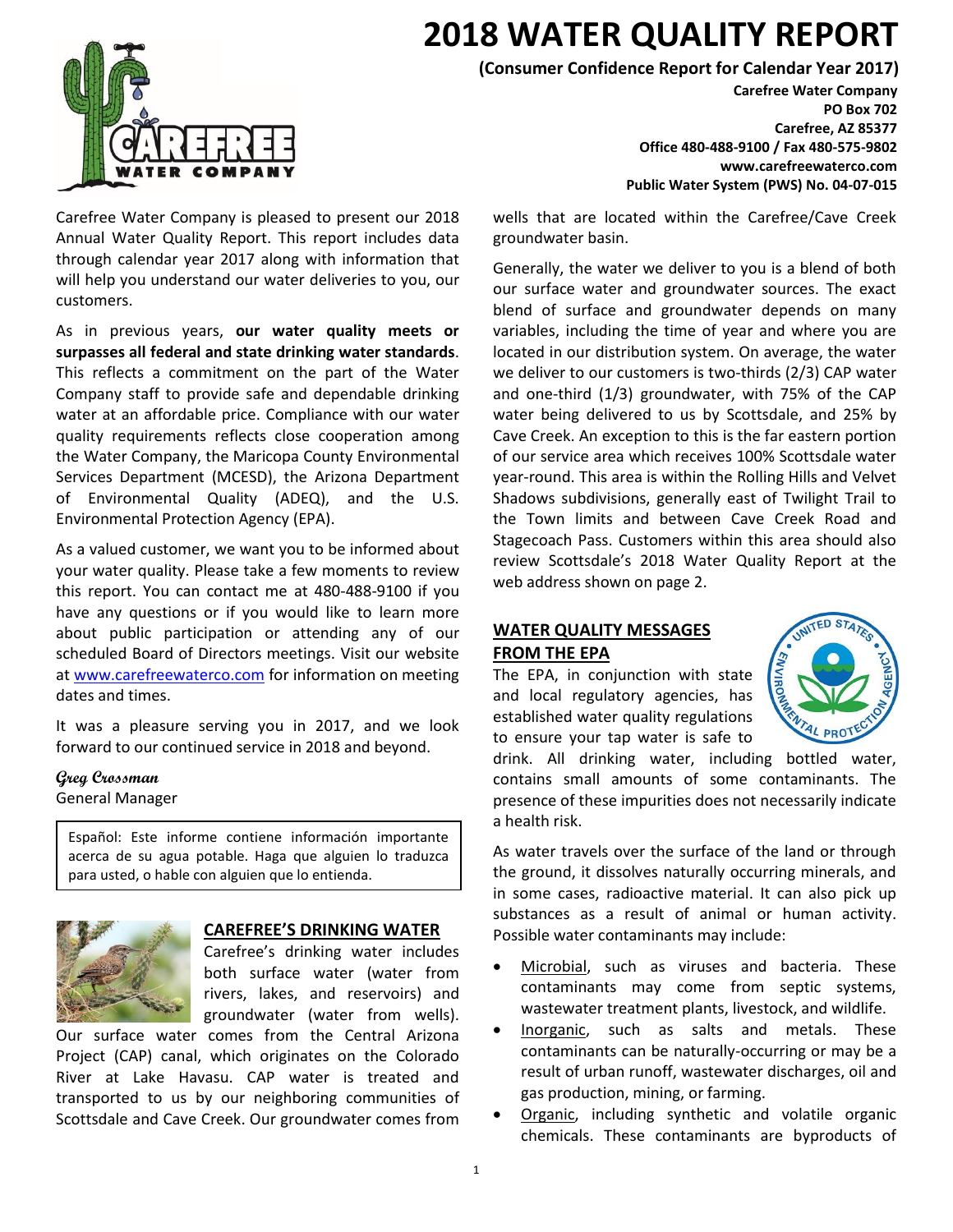industrial and petroleum production, and may also come from gas stations, urban runoff, and septic systems.

- Pesticides and Herbicides, which come from a variety of sources, such as agriculture, urban runoff, and residential uses.
- Radioactive, which can be naturally occurring or the result of oil and gas production and mining activities.

Some people may be more vulnerable to contaminants in drinking water than the general population. Immunocompromised persons, such as persons with cancer undergoing chemotherapy, persons who have undergone organ transplants, people with HIV-AIDS or other immune system disorders, some elderly, and infants can be particularly at risk of infections. These people should seek advice about drinking water from their healthcare providers. For more information about contaminants and their potential health effects, or to receive a copy of the EPA and Center for Disease Control (CDC) guidelines on appropriate means to lessen the risk of infection and potential health effects, call EPA's *Safe Drinking Water Hotline* at 1-800-426-4791.



#### **2018 WATER QUALITY RESULTS**

The Carefree Water Company is required to test for over 100 substances in our drinking water.

Testing is done at two Entry Points to the Distribution System (EPDS). Water samples taken at these EPDS test our treated source water before it enters our distribution system. We also perform monthly tests at 4 locations within the distribution system to ensure that water entering your home or business remains safe to drink.

Because a large portion of our water comes from our neighboring water providers of Scottsdale and Cave Creek, the results from their source water sampling efforts are included in the accompanying water quality table. Only those substances that were detected in the three communities' source waters are listed in the table. Even though certain substances were detected, **all three communities' water deliveries in 2017 met or surpassed federal and state drinking water standards,** meaning that the amounts detected were below the applicable standard.

If you would like additional information on Scottsdale's or Cave Creek's water, their individual Water Quality Reports can be accessed online at the following website addresses, or you can call our offices at 480-488-9100 to obtain a copy:

#### **Scottsdale Water Quality Report:** <http://www.scottsdaleaz.gov/water/drinking-water>

**Cave Creek Water Quality Report:** <http://www.cavecreek.org/index.aspx?NID=369>

#### **ADDITIONAL WATER QUALITY INFORMATION**

The following is additional information on nitrate, arsenic, and lead in drinking water.



- **Nitrate.** Nitrate in drinking water at levels above 10 ppm is a health risk for infants less than six months of age. High nitrate levels in drinking water can cause "blue baby syndrome." Nitrate levels may rise quickly for short periods of time because of rainfall or agricultural activity. If you are caring for an infant, and detected nitrate levels are above 5 ppm, you should ask advice from your health care provider.
- **Arsenic.** Arsenic is a mineral known to cause cancer in humans at high concentrations and is linked to other health effects such as skin damage and circulatory problems. If arsenic is less than or equal to the MCL, your drinking water meets EPA's standards. EPA's arsenic standard balances the current understanding of possible health effects against the cost of removing arsenic from drinking water. EPA continues to research the health effects of low levels of arsenic.
- **Lead.** Infants and young children are typically more vulnerable to lead in drinking water than the general population. It is possible that lead levels at your home may be higher than at other homes in the community as a result of materials used in your home's plumbing. If you are concerned about elevated lead levels in your home's water, flushing your tap for 30 seconds to 2 minutes before using tap water may reduce your exposure to lead from your home's plumbing. You may also wish to have your water tested. Additional information is available from the EPA Safe Drinking Water Hotline at 1-800-426-4791.



#### **SOURCE WATER ASSESSMENT PROGRAM**

In 2005, Carefree Water Company worked with ADEQ to finalize an assessment of the wells we use to

provide you drinking water. This assessment looks at the potential risks to our water sources, including their proximity to gas stations, landfills, dry cleaners, agricultural fields, and wastewater treatment plants. Based on the information available, including the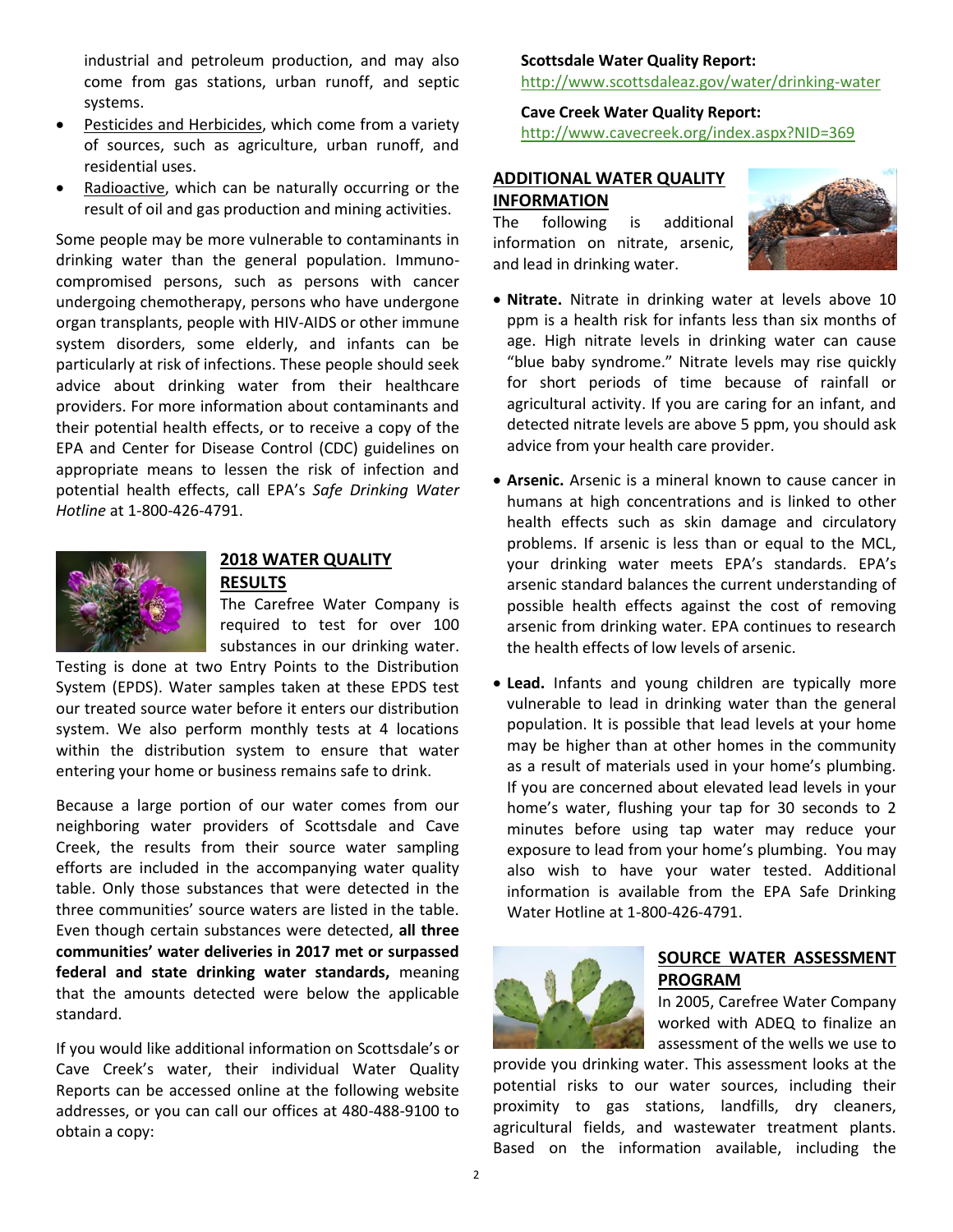hydrogeologic setting of our wells and their adjacent land uses, ADEQ's assessment concludes that all of our wells have a low risk. A low risk designation indicates that most source water protection measures are either already implemented or that the hydrogeologic setting is such that additional source water protection measures will have little impact on protection. The complete assessment is available for review by calling the Carefree Water Company at 480-488-9100. Additional information on Source Water Assessments and Protection can be obtained from Arizona Department of Environmental Quality at [www.azdeq.gov/environ/water/dw/swap.html.](http://www.azdeq.gov/environ/water/dw/swap.html)

## CONSERVATION**… Around the House and Beyond**

When it comes to conserving water, small adjustments can have a big impact. Here are some reminders to help you:

- Toilet leaks can be silent! Be sure to test your toilet for leaks at least once a year. Put food coloring in your toilet tank. If it seeps into the bowl without flushing, there's a leak.
- One drip every second adds up to five gallons per day! Check your faucets and showerheads for leaks.
- When shopping for new appliances, compare water usage among Energy Star models.
- Choose the right Arizona-friendly plants and watch them thrive in our desert environment on little water.
- Timing is everything when it comes to irrigation. Learn how to set your controller properly.
- Remember to periodically check your sprinkler system valves for leaks and keep sprinkler heads in good shape.
- Use a broom instead of a hose to clean patios, sidewalks and driveways saving water every time!
- Know where your water shut-off valve is located. Were a pipe to burst, this could save gallons of water and prevent damage.
- As you're out around town, if you see leaky hydrants, please contact our office at 480-488-9100.

# Keeping anEyeOnWater

Imagine catching an irrigation leak early so there isn't a costly surprise at the end of the month! Our optional EyeOnWater program allows you to view your daily water usage. This service gives you direct and secure access to your water usage data through an easy-to-use website or smartphone/tablet app. Use our new EyeOnWater service to:

- View easy to understand graphs of your hourly, daily, and monthly water usage.
- Access your water usage data 24/7 anywhere you have internet or smartphone service!
- Gain a greater understanding of your water usage patterns.
- Control the amount of water you use.
- Establish text or e-mail ALERTS notifying you of potential water leaks.

The EyeOnWater service includes the installation of the monitoring and transmission hardware, plus 10-years of website access. The cost of this new optional service for our residential customers is either a one-time payment of \$240.00 or 12 monthly payments of \$21.00. Please contact our office if you have any questions.

Please return this completed form by mail/drop box or email the information to Noel@carefreewaterco.com to be put in the queue for installation of your new EyeOnWater monitoring device.

| Name:                                    | Account #: |                        | Payment: $\Box$ \$240 one time payment* |
|------------------------------------------|------------|------------------------|-----------------------------------------|
|                                          |            | OR                     | $\Box$ 12 payments of \$21*             |
| Service Address:                         |            | <b>Contact Number:</b> |                                         |
| Email to be used for EyeOnWater Account: |            |                        |                                         |